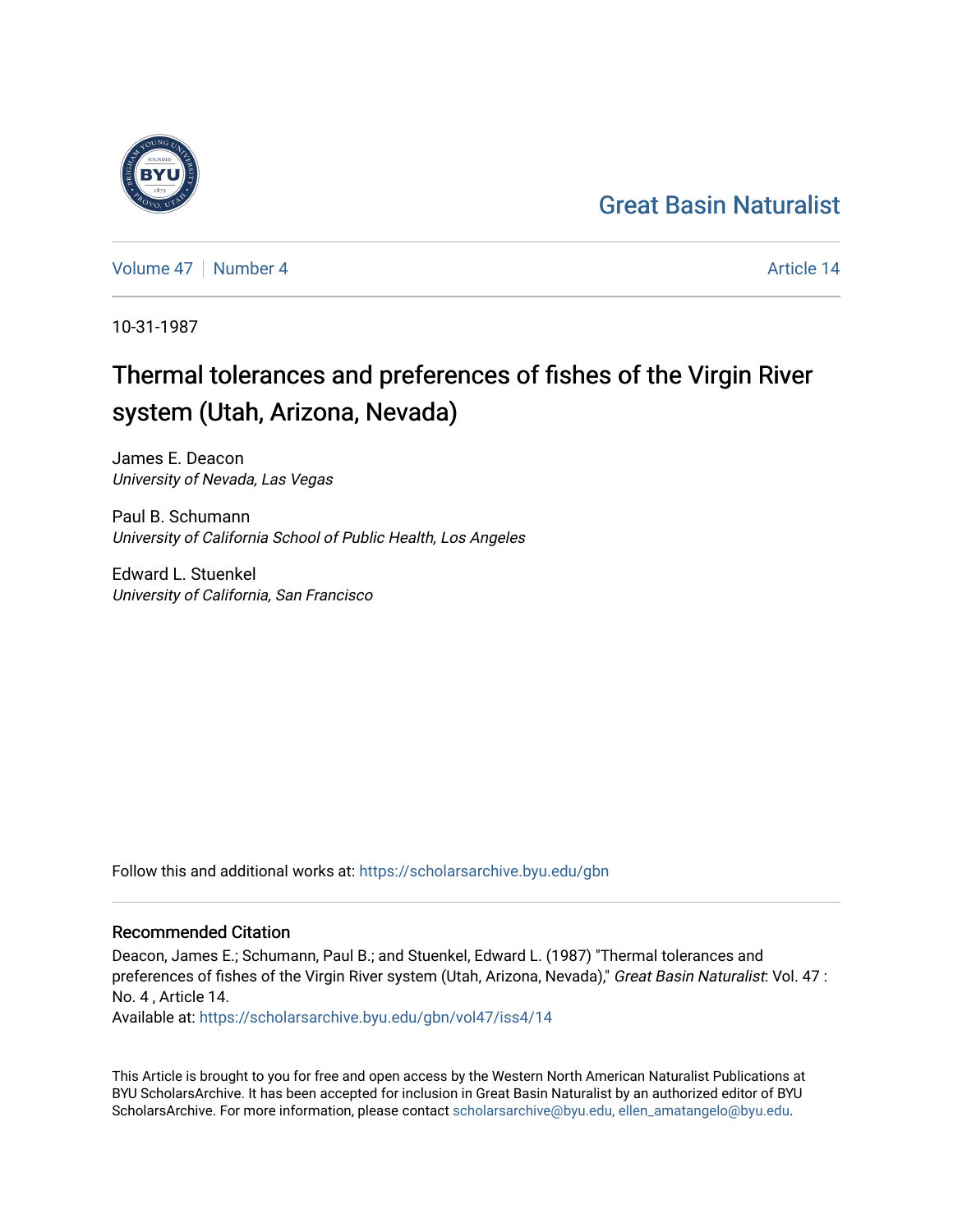## THERMAL TOLERANCES AND PREFERENCES OF FISHES OF THE VIRGIN RIVER SYSTEM (UTAH, ARIZONA, NEVADA)

James E. Deacon<sup>1</sup>, Paul B. Schumann<sup>2</sup>, and Edward L. Stuenkel<sup>3</sup>

Abstract —Critical thermal maxima (CTM) and thermal preferenda of the common fishes of the Virgin River were examined. Differences in final temperature preferenda and CTM for species with low thermal lability (speckled dace, spinedace, roundtail chub) correspond well with differences in their distribution and abundance in the river. These species shifted their acute thermal preferences relatively little as acclimation temperature increased. For thermally labile species (woundfin, red shiner, desert sucker, and flannelmouth sucker), the final preferendum is a less precise indicator of probable distribution. The woundfin, an endangered fish, has <sup>a</sup> high CTM (39.5 C at <sup>25</sup> C acclimation) and <sup>a</sup> labile acute preferendum (slope nearest 1) compared to other species in the system. The introduced red shiner likewise has <sup>a</sup> high CTM and <sup>a</sup> labile acute preferendum. In cooler temperatures, its acute preferendum shifts more rapidly than does that of the woundfin. At higher temperatures (above 15 C), the red shiner does not shift its acute preferendum as rapidly as does the woundfin. The red shiner, however, has <sup>a</sup> higher final preferendum. For thermally labile species, influence of acclimation temperature on mean preferendum, together with CTM, provides <sup>a</sup> better insight into distributional relationships within the system.

In recent years, agricultural, municipal, and industrial water uses in arid regions of the southwestern United States have reduced both stream flows and water quality. The con sequent alterations in thermal, chemical, and flow regimes, coupled with the discharge of various effluents and the introduction of nonnative fishes, have seriously reduced many native fish stocks (Deacon and Minckley 1974, Deacon 1979, Pister 1979, 1981).

The Virgin River in Utah, Arizona, and Nevada is an example of such a system. Its shifting, sandy bottoms, steep gradients, high sed iment loads, variable flows, large daily and seasonal fluctuations in temperature, and other physical and chemical characteristics are typical of desert streams (Cook 1960, Deacon and Minckley 1974, Naiman 1981). Below Zion National Park, Utah, several natural physicochemical and geographic barriers dis rupt the continuity of the biotic communities. These include Pah Tempe Springs, <sup>a</sup> series of over 100 saline hot springs emerging along the Hurricane Fault in Utah; and the Virgin River Gorge in Arizona where, during much of the year, the entire flow seeps below ground and reemerges in springs above Littlefield, Ari zona (Sandberg and Sultz 1982).

only six native species: speckled dace (Rhinichthys osculus); flannelmouth sucker {Catostomus latipinnis); desert sucker (Catostomus [Pantosteus] clarki); Virgin spinedace (Lepidomeda mollispinis mollispinis) and Virgin roundtail chub (Gila robusta seminuda), the latter two of which are endemic subspecies; and woundfin {Plagopterus argentissimus), which is an endemic species. The woundfin is listed as endangered (U.S. Fish and Wildlife Service 1986), the Virgin roundtail has been recommended for endangered status, and the Virgin spinedace has been rec ommended for threatened status (Deacon 1979, Deacon et al. 1979). The red shiner, Notropis lutrensis, was introduced into the Colorado River system as a bait fish in the early 1950s (Hubbs 1954). Of the 13 intro duced fish species recorded from the lower Virgin River (Cross 1985), only the red shiner has become well established (Williams 1977, Cross 1978a).

Agricultural diversion and groundwater use since 1900 have reduced flows in the mainstream to the extent that long stretches may be dry during summer months. Following completion of the Quail Creek Reservoir project early in 1985, an unanticipated, dramatic increase in discharge of Pah Tempe Springs

The fish fauna of the Virgin River consists of

<sup>&#</sup>x27;Department of Biological Sciences, University of Nevada at Las Vegas, Las Vegas, Nevada 89154.

<sup>^</sup>Environmental Science and Engineering Program, University of California School of Public Health, Los Angeles, Los Angeles, California 90024. Present address: Office of Waste Programs Enforcement, U.S. Environmental Protection Agency, Washington, DC, 20460.

<sup>&</sup>lt;sup>3</sup>Department of Physics, University of California, San Francisco, School of Medicine, San Francisco, California 94117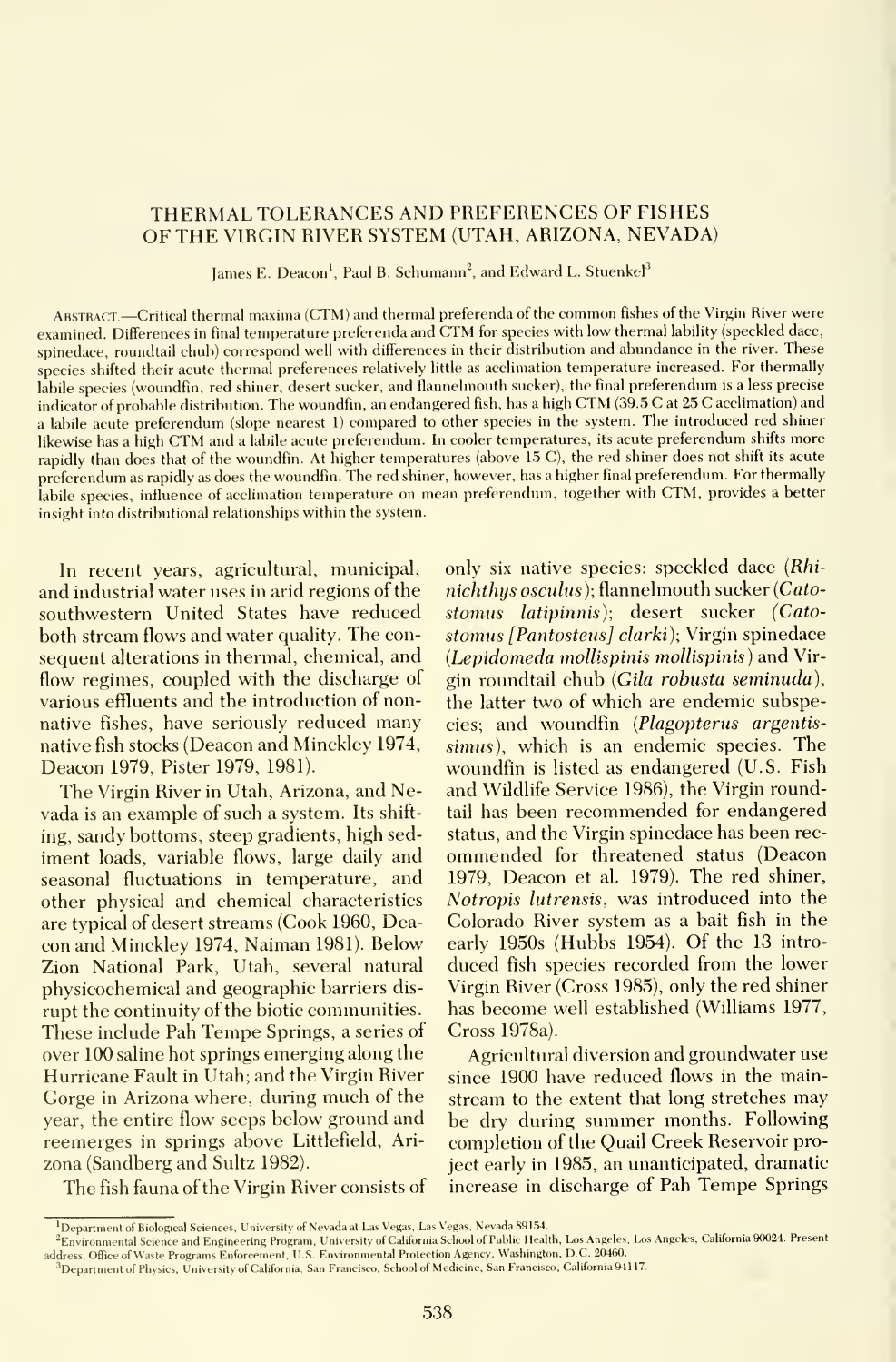caused increases in both temperature and salinity throughout the downstream segment of the Virgin River in Utah (Deacon, in press). Summer river temperatures fluctuate by 15-20 C daily, reaching 36 C in some areas (Cross 1975, Deacon 1977, Schumann 1978). However, except for the roundtail (Schumann 1978) and Virgin spinedace (Espinosa and Deacon 1978), the temperature responses of the native fishes have not been examined.

This paper reports preliminary investigations of the temperature tolerances and pref erences of the native fishes and the intro duced red shiner.

#### Methods and Materials

#### Collection and Maintenance of Specimens

Suckers, spinedace, speckled dace, woundfin, and red shiners were collected during May and June using 10-m nylon seines with 6.4-mm mesh. Virgin roundtail adults were collected between April and October. Captured fish were acclimated in aerated and fil tered 450-liter and 1100-liter aquaria, containing aged tap water maintained at temperatures of 10, 15, and  $25 \pm 1$  C, for at least two weeks before testing (Otto 1973, Feldmeth and Baskin 1976, Otto and Rice 1977). Fish were maintained on a 12-hour photoperiod and fed Purina Trout Chow daily. Food was withheld for 25 hours prior to experimentation. All experiments were con ducted between June and August to avoid the influences of seasonality and aging (McCauley et al. 1977).

#### Critical Thermal Limits

Tolerance of high temperature was measured as critical thermal maximum (CTM) (Lowe and Heath 1969, Fry 1971, Feldmeth and Baskin 1976). The CTM was determined for six individuals of each species at each accli mation temperature in an aerated 13-liter glass chamber immersed in a Masterline 2095 water bath. Fish were introduced into the chamber at their acclimation temperature. After a 60-minute adjustment period, the chamber was heated at a constant rate of 0.24 C/ minute until the animal lost equilibrium. At that point the fish was immediately returned to its acclimation temperature. No more than three fish were used in a single test. The temperature at which loss of equilibrium is observed is an unambiguous endpoint, ecologically equivalent to death in a natural situa tion where the animal would then be unable to escape lethal conditions (Fry 1971). CTMs were not measured for 15-C-acclimated suckers of either species (see next section).

#### Thermal Preferendum

Acute preferred temperatures (Reynolds and Casterlin 1979) were determined for six individuals of each species (except the suckers and the roundtail chub) at all acclimation temperatures. Testing was done in a horizontal gradient consisting of three 20-liter aquaria joined lengthwise and partitioned to give six small chambers, each  $16 \times 20 \times 21$  cm. One end was cooled by plastic-coated copper coils through which refrigerated water was circulated, while the other end was heated with 100-W aquarium heaters. Aeration in each cell prevented gas supersaturation and temperature stratification. Fish could thus choose temperatures between approximately <sup>8</sup> C and 35 C. Tests were observed from behind a blind, and temperatures were measured by mercury thermometers in each chamber.

Preliminary tests without a thermal gradi ent demonstrated that selection was not spatially influenced in any of the species. This was further avoided during the course of the experiments by a slight shift of temperatures along the gradient.

Two or three individuals of <sup>a</sup> single species were introduced into the chamber closest to their acclimation temperature and left undisturbed for 30 minutes. Chamber temperatures and the distribution of the animals in the gradient were then recorded at 10-minute in tervals for one hour, and at 20-minute intervals for the next two hours. The fish were then removed and their length and weight recorded (Table 1).

Time and resource constraints prevented our collecting enough suckers (of either species) to provide complete acclimation groups. Therefore, preferenda are reported for fewer than six individuals at most acclimation temperatures (Table 2). Likewise, insufficient numbers of Virgin roundtail adults small enough to fit the apparatus were available at the time of the tests. Consequently, young-ofthe-year roundtails spawned in captivity from adults captured from the nearby Moapa River in Nevada were acclimated to 8 C, 22 C, 25 C,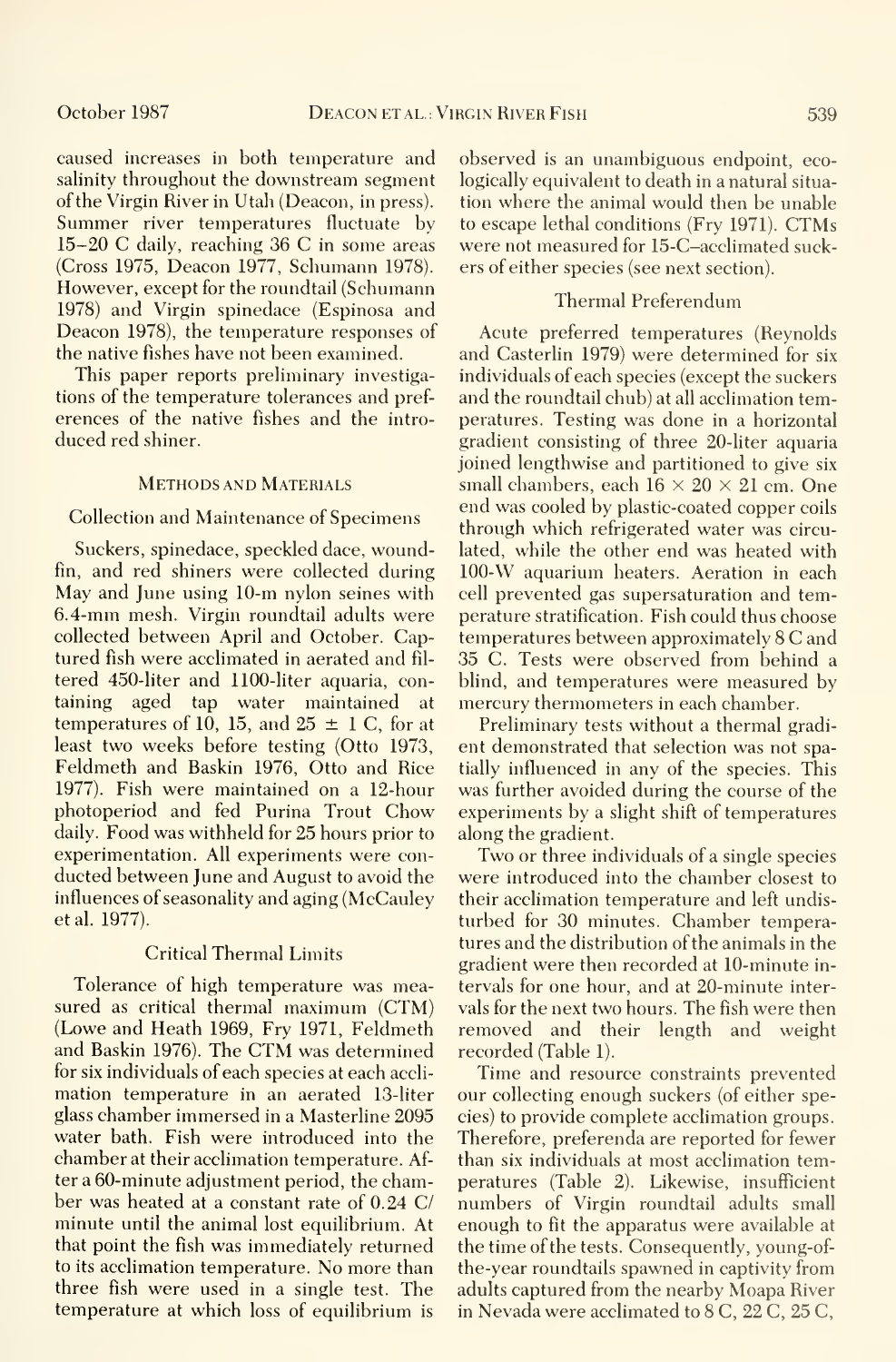| <b>Species</b>      |                  | $T_{\rm acel}$ (°C)      |                  |                    |                   |  |
|---------------------|------------------|--------------------------|------------------|--------------------|-------------------|--|
|                     | 10               | 15                       | 25               | Length $(mm)$      | Weight $(g_r)$    |  |
| Roundtail chub      | $27.90 \pm 0.22$ | $32.30 \pm 1.39$         | $36.41 \pm 0.66$ | 233<br>$120 -$     | $62.60 \pm 47.60$ |  |
| Speckled dace       | $30.47 \pm 1.60$ | $32.57 \pm 0.46$         | $36.82 \pm 0.63$ | $72.17 \pm 12.70$  | $3.73 \pm 1.86$   |  |
| Virgin spinedace    | $30.25 \pm 0.40$ | $32.90 \pm 0.30$         | $37.02 \pm 0.44$ | $95.79 \pm 7.66$   | $8.54 \pm 1.99$   |  |
| Woundfin            | $30.70 \pm 0.21$ | $33.58 \pm 1.01$         | $39.47 \pm 0.21$ | $71.27 \pm 10.56$  | $3.35 \pm 1.35$   |  |
| Red shiner          | $30.10 \pm 1.05$ | $33.07 \pm 0.59$         | $38.80 \pm 0.71$ | $61.47 \pm 6.43$   | $2.92 \pm 1.06$   |  |
| Desert sucker       | $32.30 \pm 0.64$ |                          | $37.17 \pm 0.50$ | $124.60 \pm 22.89$ | $16.35 \pm 7.33$  |  |
| Flannelmouth sucker | $31.22 \pm 1.08$ | $\overline{\phantom{a}}$ | $36.98 \pm 0.29$ | $155.60 \pm 20.94$ | $27.57 \pm 9.48$  |  |

TABLE 1. Critical thermal maxima (CTM) at three acclimation temperatures for the common fishes of the Virgin River. Each number is the mean  $\pm 1$  standard deviation for six fish, except that only three desert suckers were used at 25 C and three flannelmouth at <sup>10</sup> C. A range in length is shown for roundtail.

TABLE 2. Distribution of native and introduced fishes of Virgin River in a thermal gradient. Fish were acclimated to 10, 15, and 25 C. Data for the Virgin roundtail are in Schumann (1978).

| <b>Species</b>   |                |                 |           | Temperature |      |         |          |               |
|------------------|----------------|-----------------|-----------|-------------|------|---------|----------|---------------|
|                  | Accl.<br>temp. | #<br>fish       | #<br>obs. | Max.        | Min. | Mean    | $\sigma$ | Mode          |
| Speckled dace    | 10             | 6               | 77        | $20\,$      | 10   | 14      | 4.4      | $9.5 - 10.5$  |
|                  | 15             | 6               | 78        | 26          | 14   | 16      | 2.8      | $-15$<br>14   |
|                  | 25             | $6\phantom{.}6$ | 71        | 27          | 9    | 16      | 4.2      | 15<br>$-16$   |
| Virgin spinedace | 10             | 6               | <b>6S</b> | 26          | 10   | 19      | 3.8      | $18.5 - 19.5$ |
|                  | 15             | $\overline{7}$  | 86        | 31          | 15   | 21      | 3.7      | $21.5 - 22.5$ |
|                  | 25             | $6\phantom{.}6$ | 78        | 29          | 15   | 23      | 3.4      | $-25$<br>24   |
| Woundfin         | 10             | $6\phantom{.}6$ | 78        | 20          | 10   | $_{11}$ | 2.3      | 10<br>$-11$   |
|                  | 15             | $\,6\,$         | 69        | 23          | 14   | 16      | 3.6      | $-15$<br>14   |
|                  | 25             | 6               | 72        | 32          | 13   | 24      | 4.8      | $23.5 - 24.5$ |
| Red shiner       | 10             | $\,6$           | 78        | 22          | 10   | 12      | 3.8      | 10<br>- 11    |
|                  | 15             | 6               | 50        | 31          | 15   | 23      | 4.9      | 23<br>$-24$   |
|                  | 25             | $\,6\,$         | 75        | 34          | 10   | 27      | 5.0      | 30<br>$-31$   |
| Desert sucker    | 10             | $\,6\,$         | 80        | 28          | 10   | 13      | 4.3      | 10<br>$-11$   |
|                  | 25             | 3               | 36        | 30          | 10   | 22      | 3.5      | 20<br>$-21$   |
| Flannelmouth     | 10             | 3               | 46        | 25          | 10   | 14      | 5.0      | $-11$<br>10   |
| sucker           | 25             | 6               | 65        | 34          | 15   | 26      | 2.8      | 26<br>$-27$   |

and 30 C and tested in the same manner as the other species (Schumann 1978). As with the 15-C-acclimated suckers, results were not compared statistically with the other fish but are presented here to complete the picture for the native species.

#### **Analysis of Data**

CTM data were analyzed by Welch's unequal-variance analysis of variance (ANOVA) and Bonferroni paired comparisons. Regression lines for CTMs were constructed and compared by covariance analysis (Dixon  $1981.$ 

Significance of temperature selection was verified by chi-square tests for each species. Differences between species and between acclimation temperatures were tested by

Welch's unequal-variance ANOVA and Bonferroni paired comparisons (Dixon 1981). These were verified by two-way ANOVA (Burr 1974) and two-way Friedman's test (Tate and Clelland 1957) of the means for each group. Nonlinearity of preference curves was verified by regression analysis (Dixon 1981).

#### **RESULTS**

### **Temperature Tolerance**

CTM increased in a linear fashion with acclimation temperature for all species examined. Within any given species, mean CTM values differed significantly  $(p < .05)$  at different acclimation temperatures (Table 1). CTMs were not significantly different ( $p >$  $(0.05)$  between species in either the 10-C- or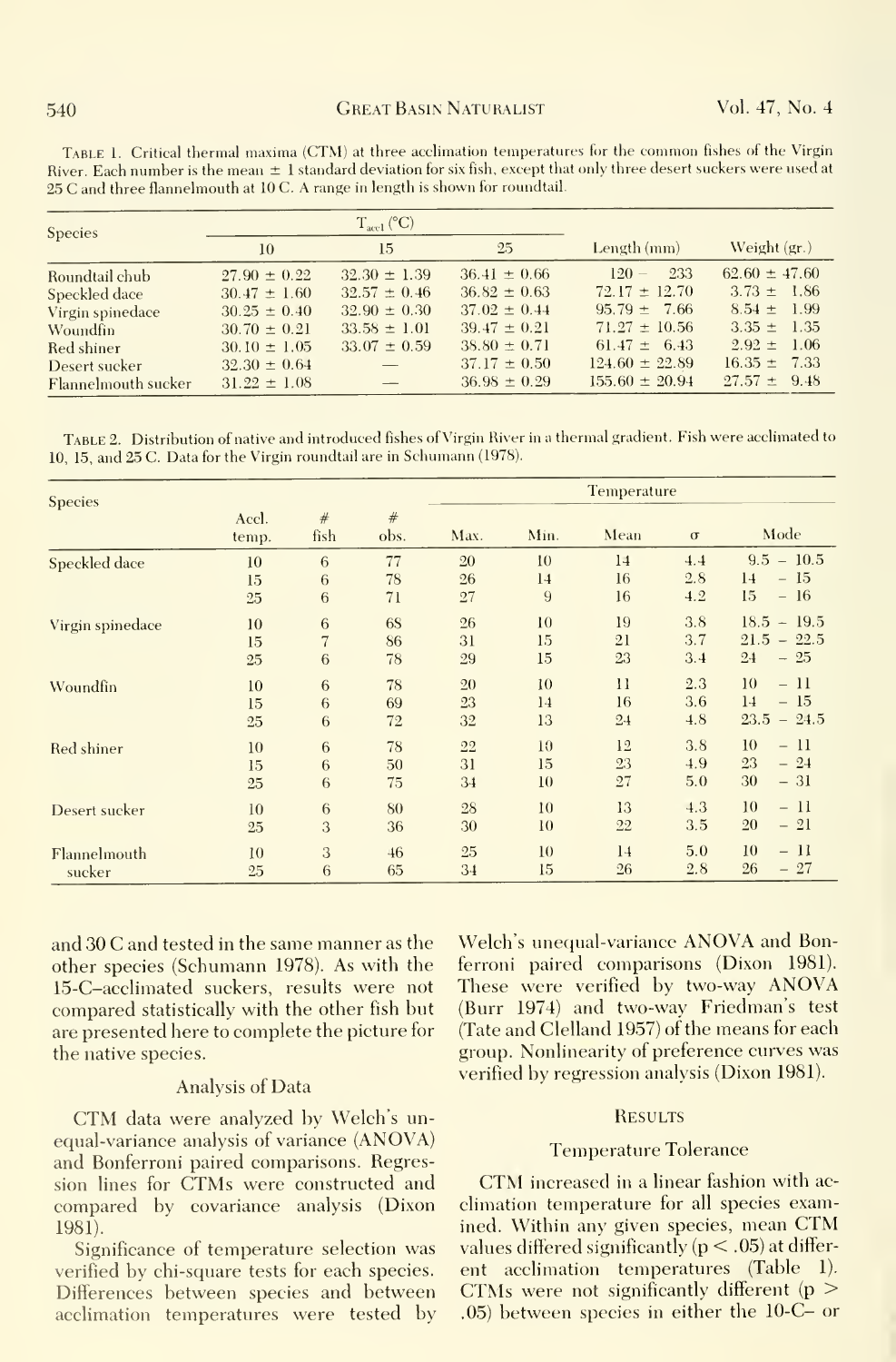

Fig. 1. The effect of acclimation temperature on critical thermal maximum in three Virgin River fishes. Regression lines are presented for one representative species of each group described in the text.

15-C-acclimation groups. However, at 25 C acclimation, the mean CTMs of woundfin and red shiner each differed significantly from all other species ( $p < .05$ ), although they were not significantly different from each other  $(p > .05)$ .

The lines relating CTM to acclimation temperature have slopes ranging from 0.28 (desert sucker) to 0.59 (woundfin). These are illustrated in Figure <sup>1</sup> along with that of the speckled dace, which is intermediate at 0.42. The flannelmouth sucker (0.38), Virgin spinedace (0.45), Virgin roundtail (0.48), and red shiner (0.58) also fall between the ex tremes. An increase in slope indicates that acclimation temperature has an increased ef fect on CTM.

#### Thermal Preference

The frequency distribution of each species in the thermal gradient (Table 2) suggests that variation and skewness were associated with some experimental groups (Richards et al. 1977). For any given species, the mean acute preferred temperature observed at one accli mation temperature differed significantly at the .05 level from the mean preferendum at any other acclimation temperature, with one exception: no significant difference  $(p > .05)$ was found between acute preferenda of 15-Cand 25-C-acclimated speckled dace. In all

other cases, an increase in acclimation temperature shifted thermal preferenda upward (Figs. 2 and 3). Mean acute preferenda equaled or exceeded acclimation temperature for all species acclimated to <sup>10</sup> C and <sup>15</sup> C. At <sup>25</sup> C acclimation, however, this was true only for the flannelmouth sucker and the red shiner. Modal preferred temperatures like wise equaled or exceeded temperature of ac climation for all species acclimated to 10 C and for all species except woundfin at the 15-C-acclimation level. As was found for the means, modal preferenda in the 25- C-acclimation group were greater than or equal to acclimation temperature for only flannelmouth suckers and red shiners.

#### **DISCUSSION**

Despite the large body of information on the physiological performance of organisms with respect to temperature, surprisingly few studies relate this clearly to the organism's ecology (Ferguson 1958, Gift 1977, Richards and Ibara 1978, Huey and Stevenson 1979, Reitinger and Fitzpatrick 1979, Calhoun et al. 1982, Matthews 1986). Only recently have formalized attempts been made to define a "thermal niche" for ectotherms and to apply concepts of niche theory and competition to the thermal resource (Fry 1971, Alderdice 1972, Hutchinson 1978, Magnuson et al. 1979). The Virgin River's considerable spatial and temporal variation in water temperature places greater value on eurythermal species that can operate as "thermal generalists" un der suboptimal conditions, but respond opportunistically when preferred thermal situa tions are encountered. This is the established pattern for desert spring and stream fishes for such factors as food and space (Deacon and Minckley 1974).

Magnuson et al. 1979 state that lethal temperatures are so extreme as to say little about the "fine tuning" of an organism's utilization of its thermal resource. However, these set the outermost limits of the thermal niche and form the bounds of the thermal resistance zone (Reynolds and Casterlin 1979). Our CTM values (Table 1) illustrate the eurythermality of these desert species. This is shown further by the ranges associated with the acute thermal preferences (Table 2). We recorded observations between <sup>10</sup> C and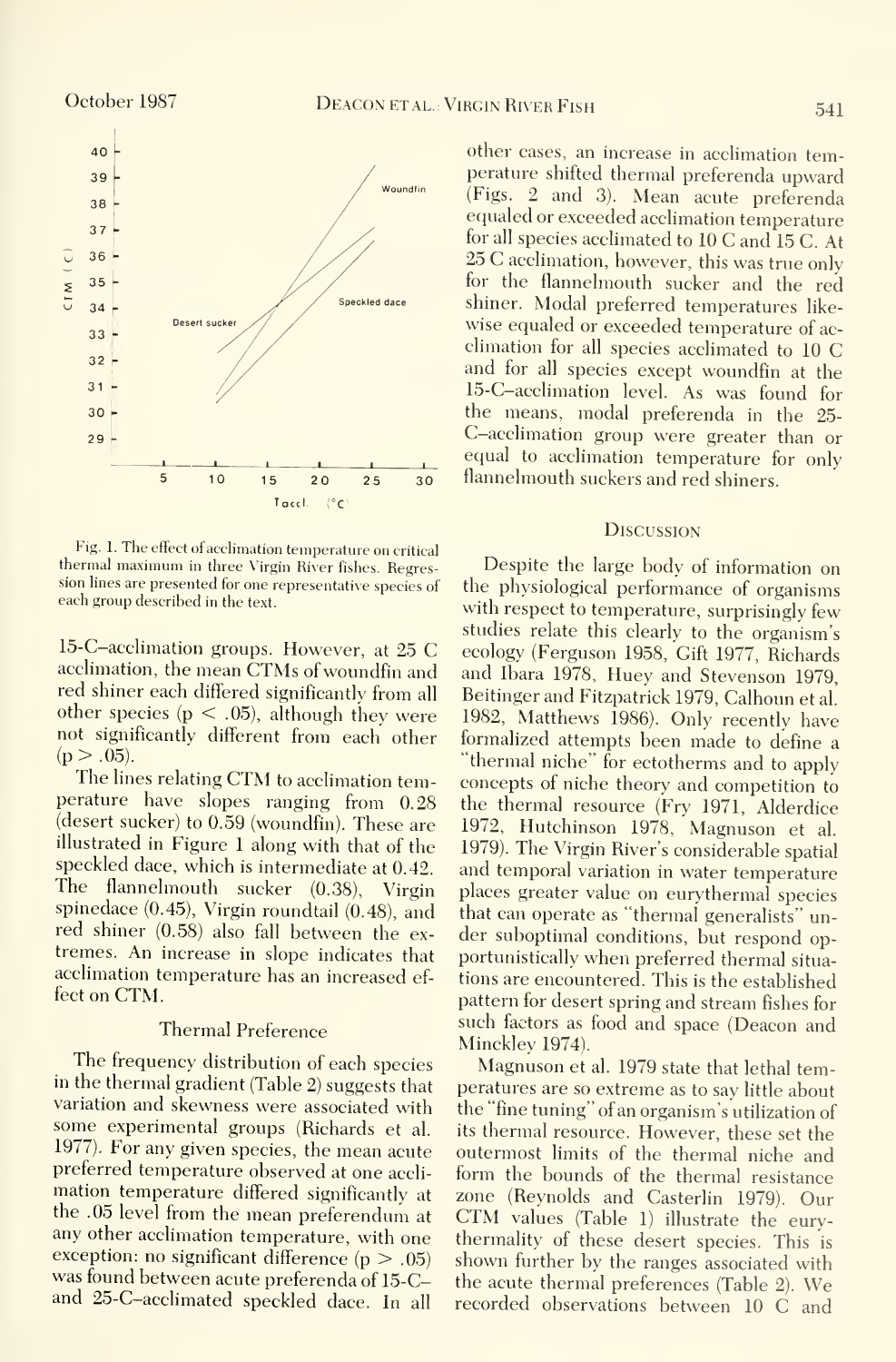

Fig. 2. Influence of acclimation temperature on mean preferred temperature in Virgin River fishes of low thermal lability. Lines fitted by eye.

32-34 C for all species except the desert sucker and speckled dace. Further, when Magnuson et al.'s (1979) operational defini tion of thermal niche breadth (i.e., mean preferred temperature  $\pm$  one standard deviation) is applied to Figure 2, all species exhibit ranges 5-10 C in breadth at all acclimation temperatures. This implies that desert fishes tend to have broader thermal niches than most temperate freshwater fishes previously considered (Reutter and Herdendorf 1974, Beitinger et al. 1975, Coutant 1977, Magnuson et al. 1979).

Nearly all species tested exhibited skewed preferred temperature distributions (Table 2). This resulted in differences between the various measurements of central tendency used to describe them. The skewed patterns may be partly attributable to the design of the apparatus, but similar findings have been re ported by De Witt (1967), Reynolds and Casterlin (1976, 1979), and others using a variety of designs. This widespread phenomenon and its possible causes and effects have been reviewed in detail by De Witt and Friedman (1979).

Fry (1947) defined the final thermal preferendum, in part, as being the point where preferred temperature equals acclimation temperature. He considered this <sup>a</sup> largely species-specific phenomenon, independent of the animal's previous thermal history. This concept has garnered considerable attention in recent years, although, surprisingly, its potential for bridging the gap between thermal physiology and ecology has remained rela tively unexplored (Reynolds 1977).

The results of our attempts to define the final thermal preferendum of the Virgin River fishes are shown in Figures 2 and 3. Each curve was fitted by eye to the mean acute preferendum values according to the method of Reynolds and Casterlin (1979) (see also Otto and Rice 1977, Garside et al. 1977, Richards and Ibara 1978). This gave approximate final preferenda of 27.0 C for the red shiner, 25.9 G for the flannelmouth sucker, 23.8 G for the roundtail, 23. <sup>1</sup> G for the spinedace, 19.5 G for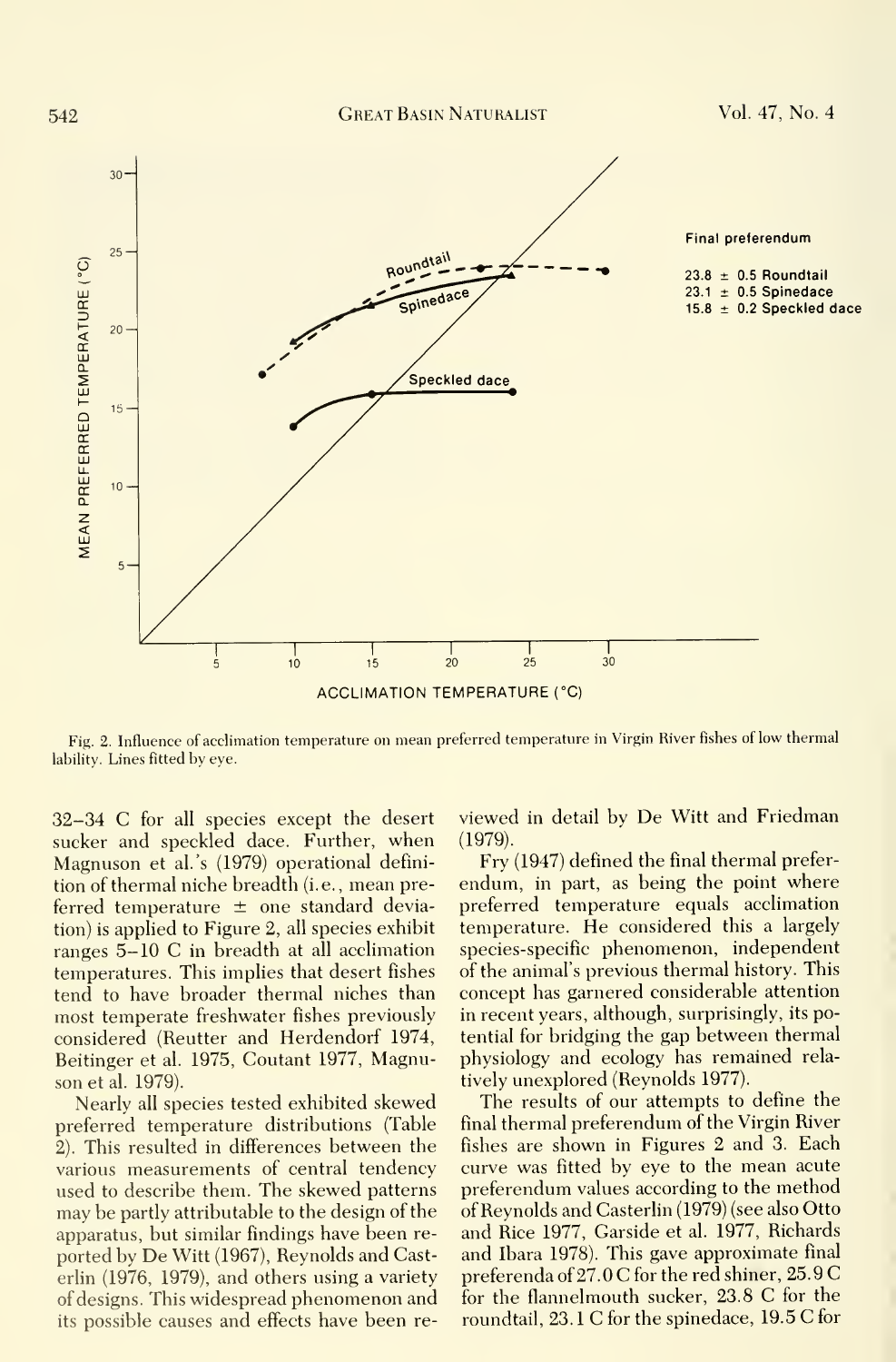

**ACCLIMATION TEMPERATURE (°C)** 

Fig. 3. Influence of acclimation temperature on mean preferred temperature in thermally labile Virgin River fishes. Dashed curves are hypothesized from responses of a single 15-C-acclimated specimen (see text). Lines fitted by eye.

the woundfin, 17.5 C for the desert sucker, and 15.8 C for the speckled dace. Final preferenda of 30.0 and 23.3 C have been determined for populations of red shiner in two distinctly different habitats in Texas (Calhoun et al. 1982).

Three types of curves are represented in Figures 2 and 3. The curves most closely approximating the line of equality (Fig. 3) indicate a maximally thermally labile species. This situation, represented most strongly by the woundfin, suggests that the species prefers the temperature in which it finds itself. This may be adaptive for a fish subjected to widely varying thermal conditions. As long as it can acclimatize successfully to ambient conditions, it probably operates near peak physiological efficiency throughout much of the range of seasonal variation encountered (Beitinger and Fitzpatrick 1979). The curves diverging most strongly from the line of equality (Fig. 2) characterize species whose pre-

ferred temperature remains nearly unchanged despite wide variations in acclimation temperature (Brett 1952, McCauley et al. 1977). The curves for the red shiner and flannelmouth sucker (Fig. 3) differ from both of the above two types. At cooler temperatures, rising acclimation temperatures shift preferenda upward rapidly, while at warmer temperatures, acclimation temperature has relatively little influence <sub>on</sub> preferred temperature. These three apparently different types of curves provide interesting insight into the ecology and distribution of fishes in the Virgin River.

The woundfin has a high CTM, relatively low final preferendum, and the most labile acute preferendum of any of the species examined. It is the dominant native species in the moderately altered sections of the middle and lower mainstream where temperature variability is extreme (Cross 1978a, Deacon and Hardy 1984). The thermal lability of the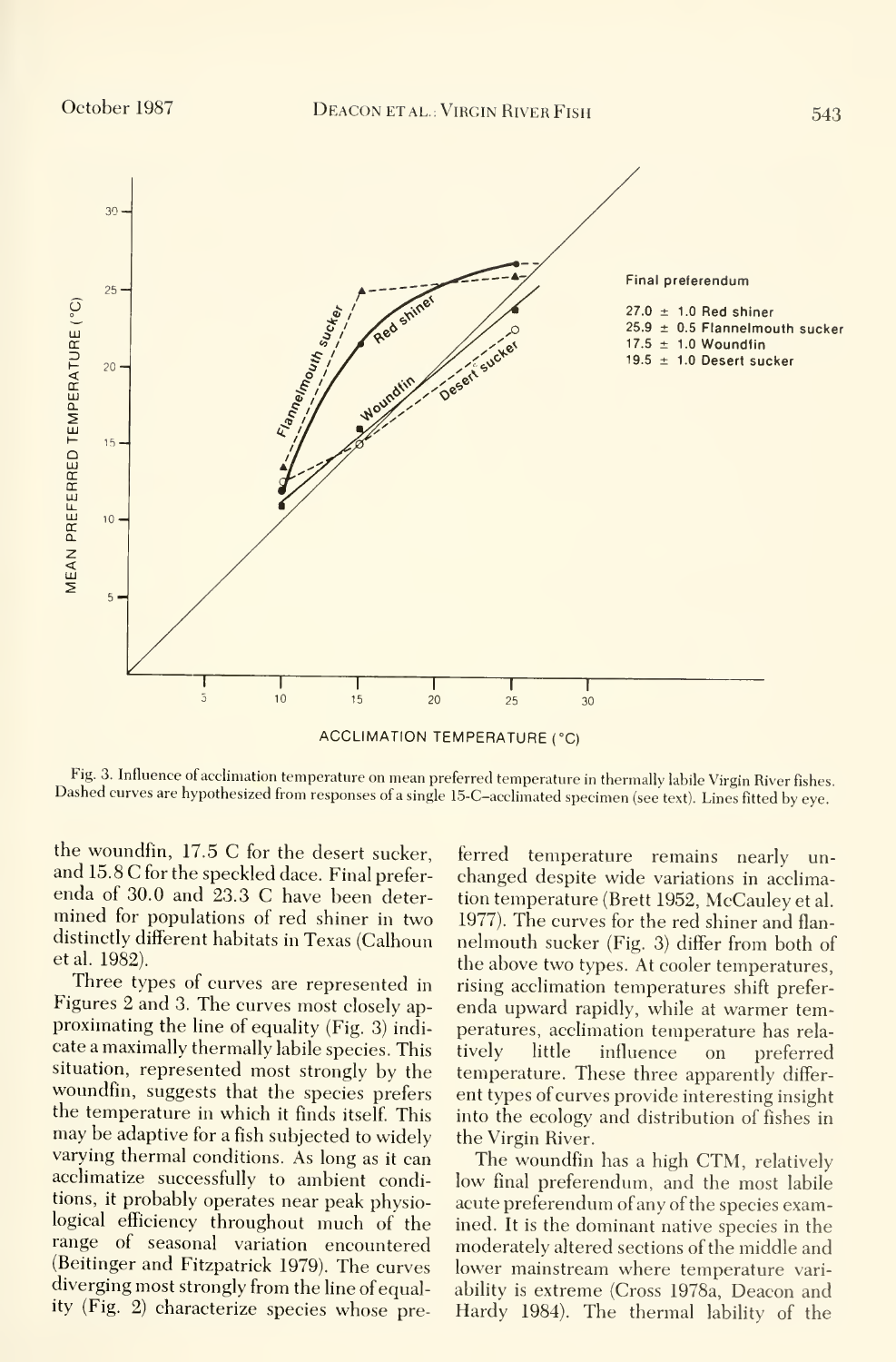woundfin is most strikingly demonstrated by the ability of acclimation temperature to influ ence preferred temperature. This capability, however, becomes somewhat reduced at higher temperatures as the thermal selection curve diverges from the line of equality (Fig. 3). At higher temperatures, then, the red shiner may have an advantage over woundfin, while at lower temperatures (below 25 C), the reverse may occur.

The thermal selection curve for the desert sucker suggests that it, too, is thermally labile. It diverges more from the line of equality at both higher and lower temperatures than does the woundfin; however, the final preferendum is also somewhat lower, sug gesting a more upstream (cooler) pattern of distribution and abundance than woundfin. The desert sucker is in fact the most widely distributed species in the Virgin River sys tem, reaching greatest abundance in middle and lower tributaries and the upper mainstream. Abundance drops in the lower, warmer mainstream and in the upper, cooler tributaries (Cross 1975, 1985).

The thermal selection curves of the other native species are uniformly similar in shape, differing primarily in vertical displacement. All appear less labile than the woundfin and desert sucker. The speckled dace, with the lowest final preferendum, has the most up stream distribution. It achieves greatest abundance in middle and lower tributaries and the upper mainstream. In the middle and lower mainstream it is almost always associated with cool, clear inflowing tributaries or springs. The Virgin spinedace, with the next highest final preferendum, has a slightly more downstream distribution. It is most abundant in lower tributaries and the upper mainstream. More downstream occurrences are primarily associated with tributary and spring inflows. The flannelmouth sucker has the highest final preferendum, but reaches its greatest abundance in the upper mainstream. Its downstream distribution, however, is not as restricted to tributary and spring inflow as are those of the speckled dace and spinedace. In general, the distributional relationships of these three species (Cross 1975) correspond well with the thermal relationships illustrated in Figures 2 and 3. Note also that the flannel mouth sucker (which had the highest final preferendum of any native species) and the

woundfin (with the highest CTM) most often approach the Pah Tempe hot spring inflows more closely than other species (Cross 1975, Williams 1977).

The Virgin roundtail has a thermal selection curve very similar to that of the spinedace. It has the lowest CTM value of any native species in the river and an intermediate final preferendum. Acclimation temperature has relatively little influence on its preferred temperature. This species is confined to the middle and lower mainstream of the Virgin River below Pah Tempe Springs (Cross 1978b). The roundtail is no longer perennially abundant anywhere within its range, although there is evidence that it once was (Cross 1978b). In creased diversion of water for irrigation, in creased irrigation return flow in the heat of the summer, clearing of streamside vegetation, overgrazing in the watershed, and other activities associated with man's use of the re gion may have increased summer temperatures within the range of the roundtail. Lack of suitable tributary streams, plus the barrier provided by Pah Tempe Springs, has perhaps prevented upstream displacement of roundtail populations. Their thermal relationships suggest a pattern of distribution and abundance in the Virgin River similar to that of the spinedace. The fact that most good spinedace habitat is unavailable to the roundtail may partly explain its present precarious status in the Virgin River.

The thermal selection curves for the red shiner and flannelmouth sucker are different from those of other native species. The red shiner has <sup>a</sup> high CTM, and <sup>a</sup> higher final preferendum than any native species. It oc curs throughout the lower mainstream but, until 1985, was abundant only in the deeper water  $(> 8 \text{ cm})$  of the highly modified lower reach, where the flow is intermittent through a wide, shallow, braided channel. Here, sum mer temperatures appear to exceed <sup>30</sup> C more often, and for longer periods, than else where in the river. The red shiner is the dominant species in this segment of the river and is often accompanied by fewer numbers of woundfin. Other native species occur sporadically. Occasionally woundfin reach numbers nearly equaling those of the red shiner (Cross 1975, Deacon and Hardy 1984, Deacon, in press).

Woundfin and red shiner shift their CTM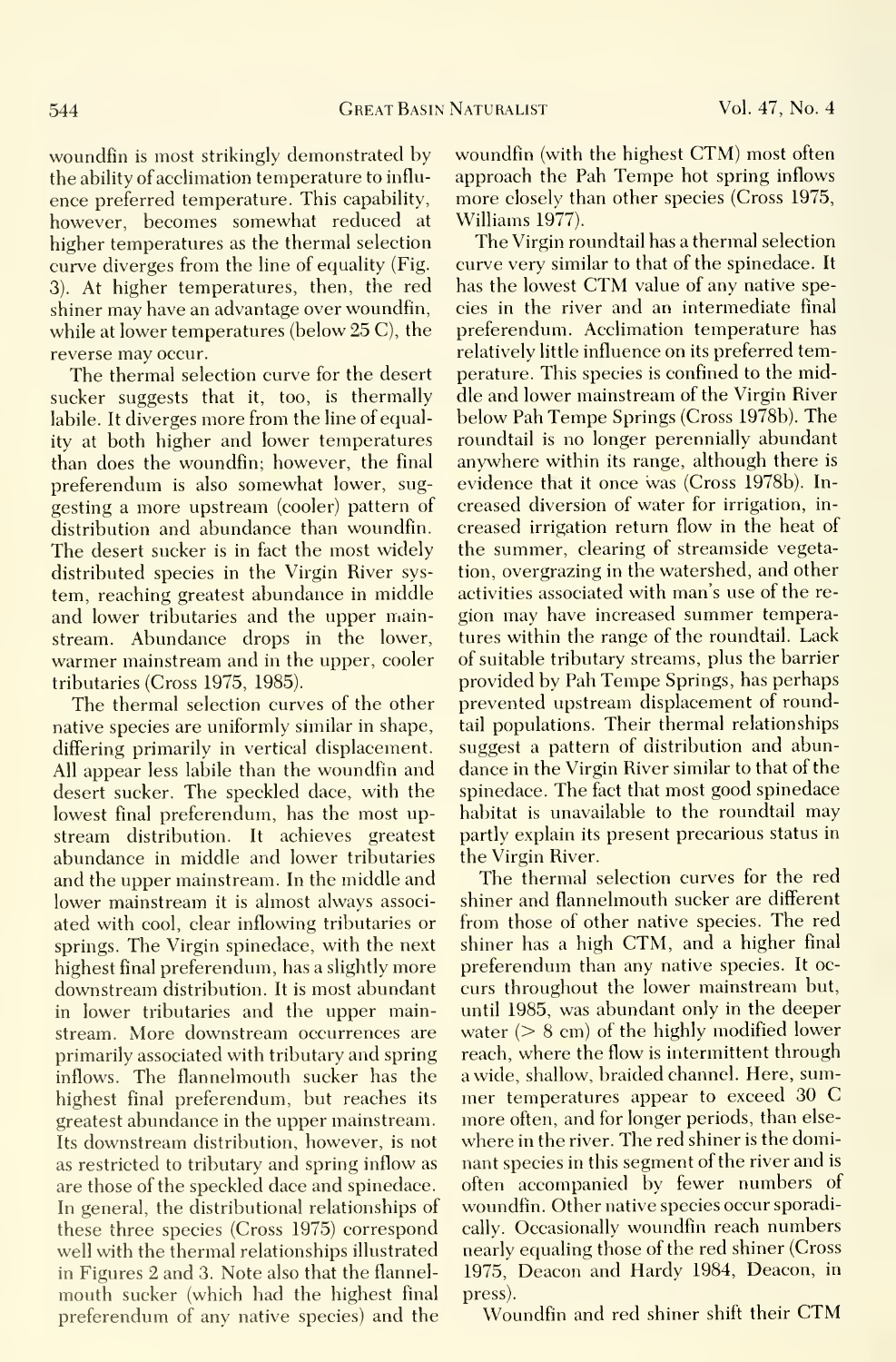more markedly in response to increase in ac climation temperature than do other species. This apparently provides both species with an advantage over other native fishes in the warmer, more thermally variable, shallow waters of the lower river. The higher final preferendum exhibited by the red shiner suggests that that species may have a thermal advantage over the woundfin during the summer in this lower segment of the mainstream.

The flannelmouth sucker has only a slightly lower final preferendum than does the red shiner, but at an acclimation temperature of 25 C the sucker has <sup>a</sup> significantly lower CTM. This may partly explain the near absence of the flannelmouth sucker in Virgin River below Mesquite, Nevada.

Thermal tolerance and preference relation ships are not the only factors involved in niche partitioning in the Virgin River. Preferred temperatures may be unavailable over large stretches of the river, or for long periods of time. Interactions influencing utilization of food, space, and other resources affect the fishes as well (Cross 1975, 1978a, 1978b, Deacon 1979, Deacon and Hardy 1983, Greger 1983). Temperature relations determined in the laboratory do not always correspond well to field distributions (Reynolds 1977, Magnuson et al. 1979, Reynolds and Casterlin 1979), but in the case of the Virgin River fishes, the correspondence is striking.

#### **ACKNOWLEDGMENTS**

Assistance of the following individuals is gratefully acknowledged: Dr. S. D. Hillyard of UNLV and M. B. Marrero of the University of Texas at Dallas for their generous help in collection of specimens, and Dr. Hillyard for helpful comments and criticism of the manuscript. We especially thank V. M. J. Ryden of the Southern California Association of Governments for aid in statistical analysis. Partial funding for this project was provided by the U.S. Fish and Wildlife Service. The manuscript was largely completed while J. E. Deacon was a Barrick Distinguished Scholar at UNLV.

#### LITERATURE CITED

ALDERDICE, D. F. 1972. Responses of marine poikilothernis to environmental factors acting in concert.

Pages 1659-1722 in O. Kinne, ed.. Marine ecol ogy. Vol. 1, Part 3. Wilev-lnterscience, New York.

- BEITINGER, T. L., AND L. C. FITZPATRICK. 1979. Physiological and ecological correlates of preferred temperature in fish. Amer. Zool. 19: 319-329.
- BEITINGER, T. L., J. J. MAGNUSON, W. H. NEILL, AND W. R. SHAFFER. 1975. Behavioral thermoregulation and activity patterns in the green sunfish, Lepomis cyanellus. Anim. Behav. 23: 222-229.
- BRETT, J. R. 1952. Temperature tolerance in young Pacific salmon, genus Oncorhynchus. J. Fish. Res. Bd. Canada 9:265-323.
- BURR, I W. 1974. Applied statistical methods. Academic Press, New York.
- CALHOUN, S.W., E. G. ZIMMERMAN, AND T. L. BEITINGER. 1982. Stream regulation alters acute temperature preferenda of red shiners, Notropis lutrensis. Canadian]. Fish. Aquat. Sci. 19:360-363.
- COOK. E. F. 1960. Geologic atlas of Utah: Washington County. Utah Geol. Mineral Surv. Bull. 58: 1-111.
- COUTANT, C. C. 1977. Compilation of temperature preference data. J. Fish. Res. Bd. Canada 34: 739-745.
- CROSS, J. N 1975. Ecological distribution of the fishes of the Virgin River (Utah, Arizona, Nevada). Unpublished thesis. University of Nevada at Las Vegas.
- 1978a. Contributions to the biology of the woundfin, *Plagopterus argentissimus* (Pisces, Cyprinidae), an endangered species. Great Basin Nat. 38(4): 463-468.
- 1978b. Status and ecology of the Virgin River roundtail chub Gila robusta seminuda (Osteichthves: Cvprinidae). Southwest Nat. 23(3): 519-527.
- 1985. Distribution of fish in the Virgin River, a tributary of the lower Colorado River. Envir. Biol. Fishes 12(1): 13-21.
- Deacon. <sup>J</sup> E. 1977. Habitat requirements of the woundfin in the Virgin River in relation to the proposed Warner Valley Project. In: Impact of the Warner Valley Water Project on endangered fish of the Virgin River. Vaughn Hansen Associates, Salt Lake City, Utah.
- 1979. Endangered and threatened fishes of the West. Great Basin Nat. Mem. 3:41-64.
- .. In press. The endangered woundfin and water management in the Virgin River, Utah, Arizona, Nevada. Fisheries.
- DEACON, J E., AND T. B. HARDY. 1984. Streamflow requirements of woundfin {Plagopterus argentis simus) in the Virgin River, Utah, Arizona, Nevada. Pages 45-56 in N. Horner, ed.. Festschrift for Walter W. Dalquest, in honor of his 66th birth day. Midwestern State University.
- DEACON, J. E., AND W. L. MINCKLEY. 1974. Desert fishes. Pages 385-488 in W. G. Brown, Jr., ed.. Desert biology. Vol. 11. Academic Press, New York.
- DEACON, J E., G KOBETICH, J. D WILLIAMS, AND S. CONtreras. 1979. Fishes of North America—endangered, threatened, or of special concern: 1979. Fisheries 4(2): 29-44.
- DE WITT. C. B 1967. Precision of thermoregulation and its relation to environmental factors in the desert iguana, Dipsosaurus dorsalis. Physiol. Zool. 40: 49-66.